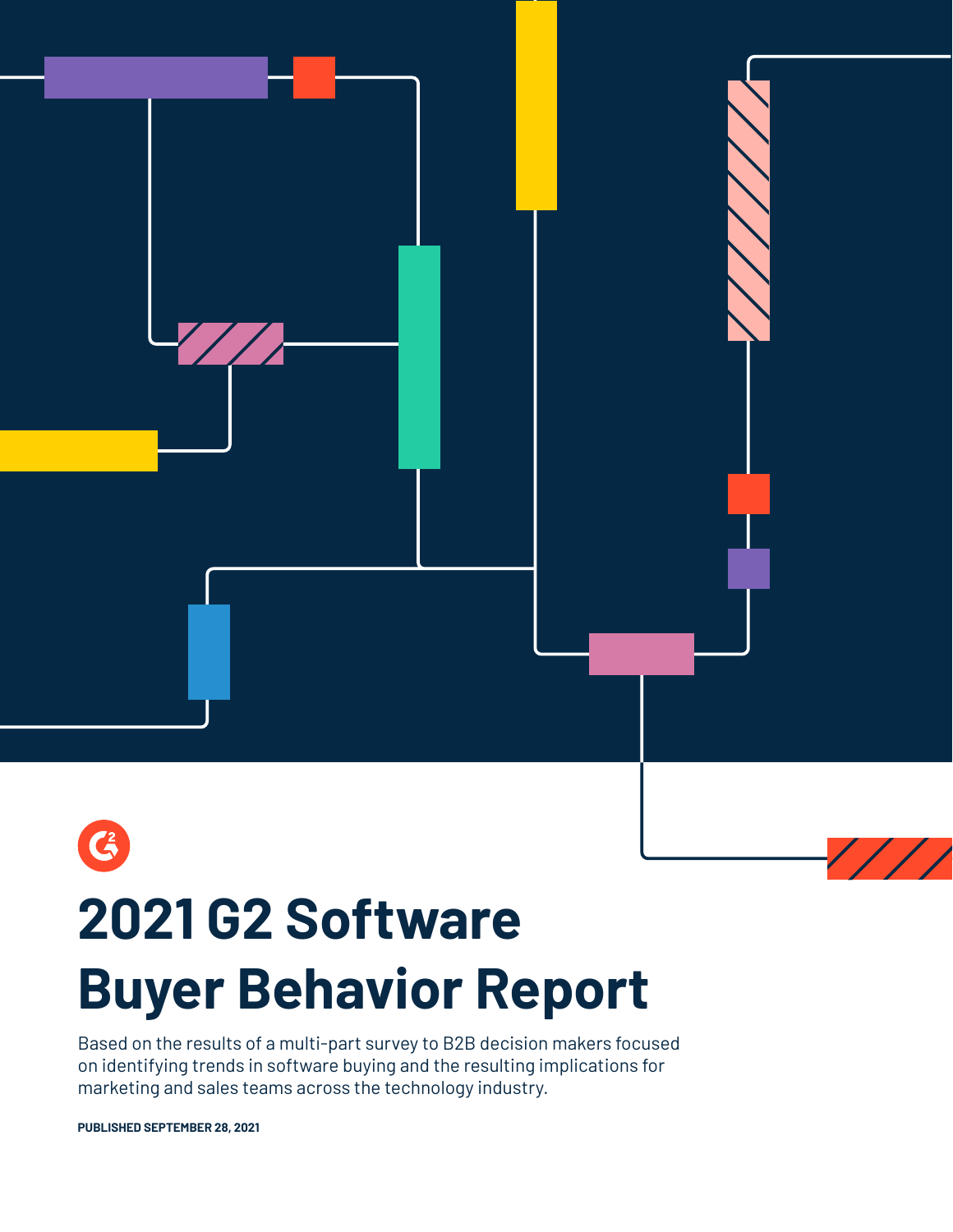# **Contents**

| <b>Introduction</b>                                                                                                                                                     | <b>iii</b>  |
|-------------------------------------------------------------------------------------------------------------------------------------------------------------------------|-------------|
| A shrinking buying cycle is shifting power to buyers<br>Quick to buy means more can be bought<br>Consumerization means an omnichannel strategy is for B2B companies too | 4<br>5<br>6 |
| The buying cycle doesn't end with the sale<br>Retention requires continuous engagement, education, and value                                                            | 7<br>8      |
| Software buying is a team sport with an ever-changing roster<br>Security is a constant, but requirements vary                                                           | 9<br>10     |
| Buyers, now more than ever, rely on trusted user validation<br>Cross-source validation is key to building buyer trust                                                   | 12<br>12    |
| As companies buy more software, sellers must build trust<br>and awareness                                                                                               | 13          |
| <b>Respondent demographics</b>                                                                                                                                          | 14          |
| <b>Survey methodology</b>                                                                                                                                               | 15          |
| <b>Credits</b>                                                                                                                                                          | 15          |
| <b>About G2</b>                                                                                                                                                         | 16          |

 $\bigcirc$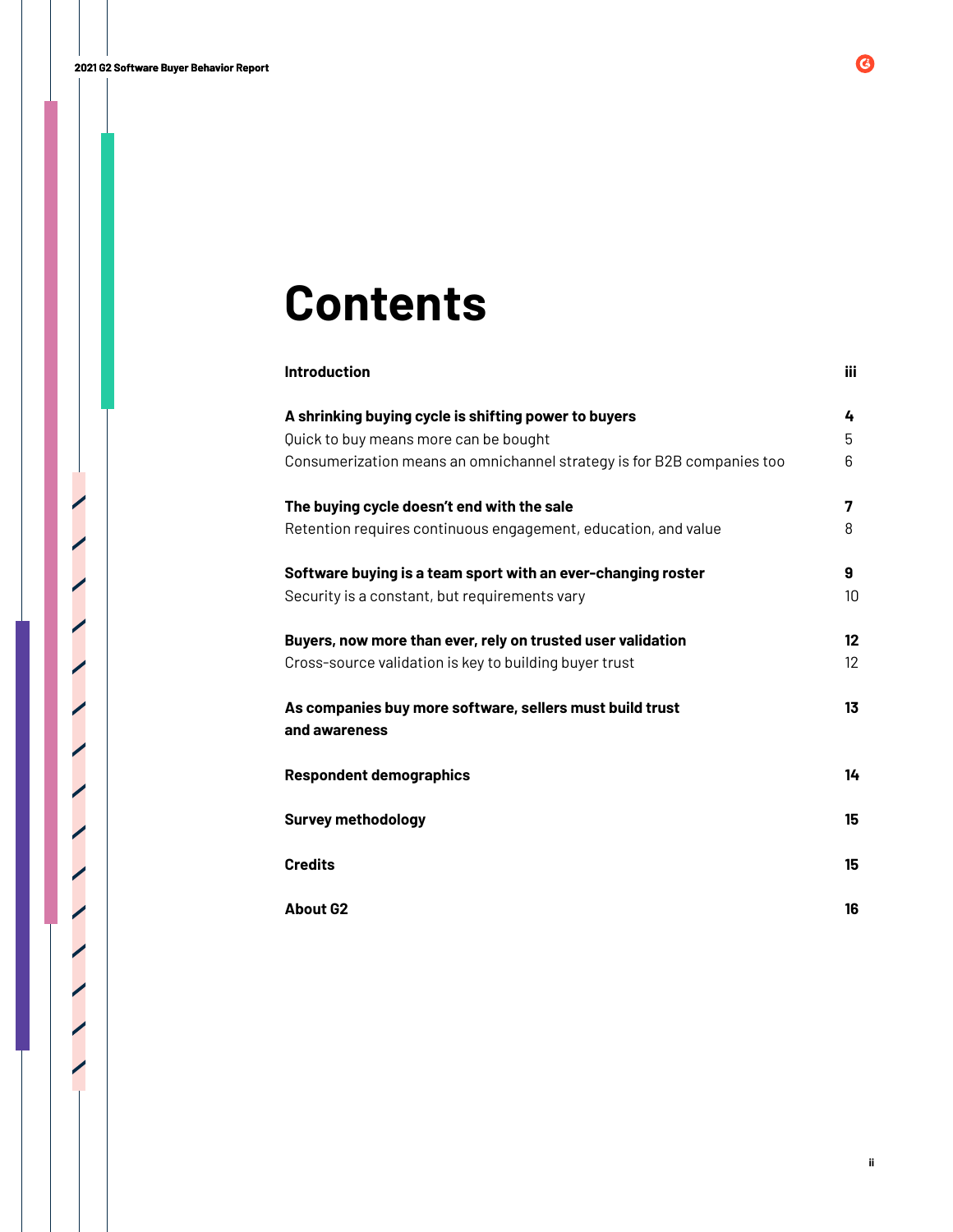# **The consumerization of B2B software has been expected for many years.**

This year's G2 Software Buyer Behavior Report suggests the reality of consumerization is here. Our survey, conducted in a very different environment to our last in 2019, demonstrates that the pace of technology adoption continues to accelerate in lockstep with the rapidly evolving profile of the software buyer.

Growing business software spending, with more solutions for buyers to choose from, and more hands on the company purse strings are trends no software seller can afford to ignore. There are more buyers, with different, sometimes conflicting agendas (think time to value versus security assessment) generating more deals that move at pace. The cherry atop this fast-moving feast is that the agile, cloud-built and delivered solutions that enable this transition also mean that those buyers can quickly change their mind, swapping solutions in and out as their experience changes—making subscription revenue look far from reliably recurring.

As the balance of power continues to tip in favor of the buyer, sellers of business software should celebrate rather than commiserate; at least those who recognize the changing market, and pay close attention to what their buyers, end users, and prospects say. Sellers focused on delivering products that directly meet the needs of end users, demonstrating value early and consistently as those needs evolve, while expanding into new use cases are the likely beneficiaries of the consumerization trend.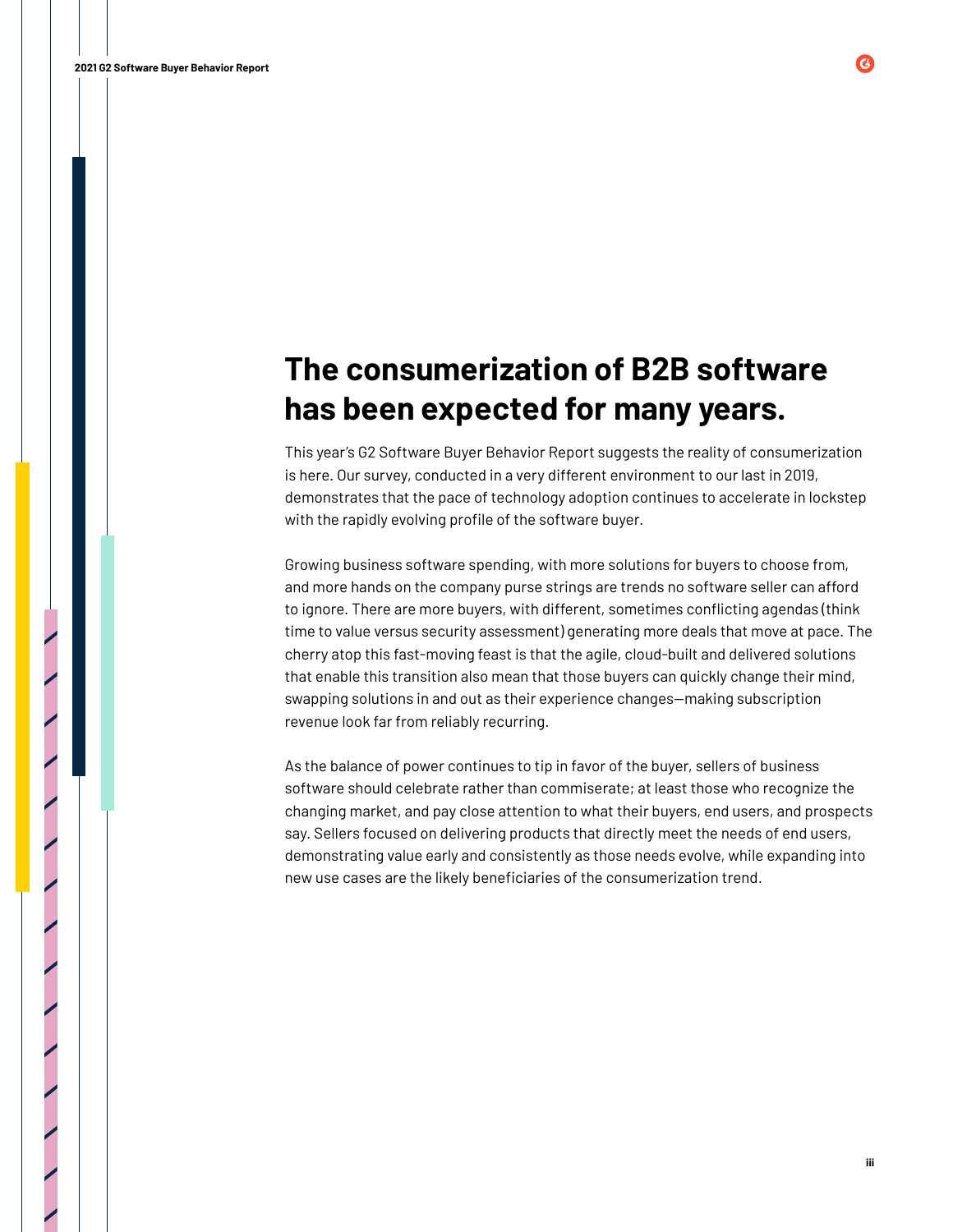## **A shrinking buying cycle is shifting power to buyers**

*On average, 54% of buyers need three months or fewer to make a software purchase decision of \$20,000 or more.*

Business technology buyers are spending more time investigating software ahead of purchase, and less time buying it, mirroring the review-informed, instant-gratification culture prominent in consumer shopping habits. Software buyers conduct more independent research, across a range of sources, and expect to move quickly through the buying process once they've identified what's right for them. This is coupled with companies expediting their internal software acquisition processes—our survey shows 56% of respondents have five steps or fewer in their software purchase process, making for an accelerated buying cycle.

The fact that a majority of buyers take less than three months to make a purchase decision of \$20,000 or more is matched to an even more surprising result from the survey—17% of enterprise-scale companies require less than one month to make a decision. Our survey showed that more than 50% of all buyers generally purchase software via credit cards, and the figure remains high at 48% of enterprise buyers. Credit card purchases are often a shortcut around longer, finance-based purchase processes usually associated with purchase orders and invoicing. More than one in five buyers across all segments, including 28% of small business buyers, prefer to purchase tools from a third-party marketplace, giving sellers less opportunity to engage.

*1 in 5 buyers prefer to buy*  software from a third party.<sup>1</sup> *1 in 5*

Quicker doesn't necessarily mean better, and those quick decisions may lead to poor choices and unnecessary spending by companies. This may be why enterprise buying committees are beefing up. Compared to last year, 25% of enterprise buyers say the number of people involved in each decision has increased—more than any other segment. The trend borne out by this data is more worrying for software sellers though, as there is less and less time to engage on, and influence increasingly complex purchase decisions.



**Where do you prefer to purchase** 

# *54%*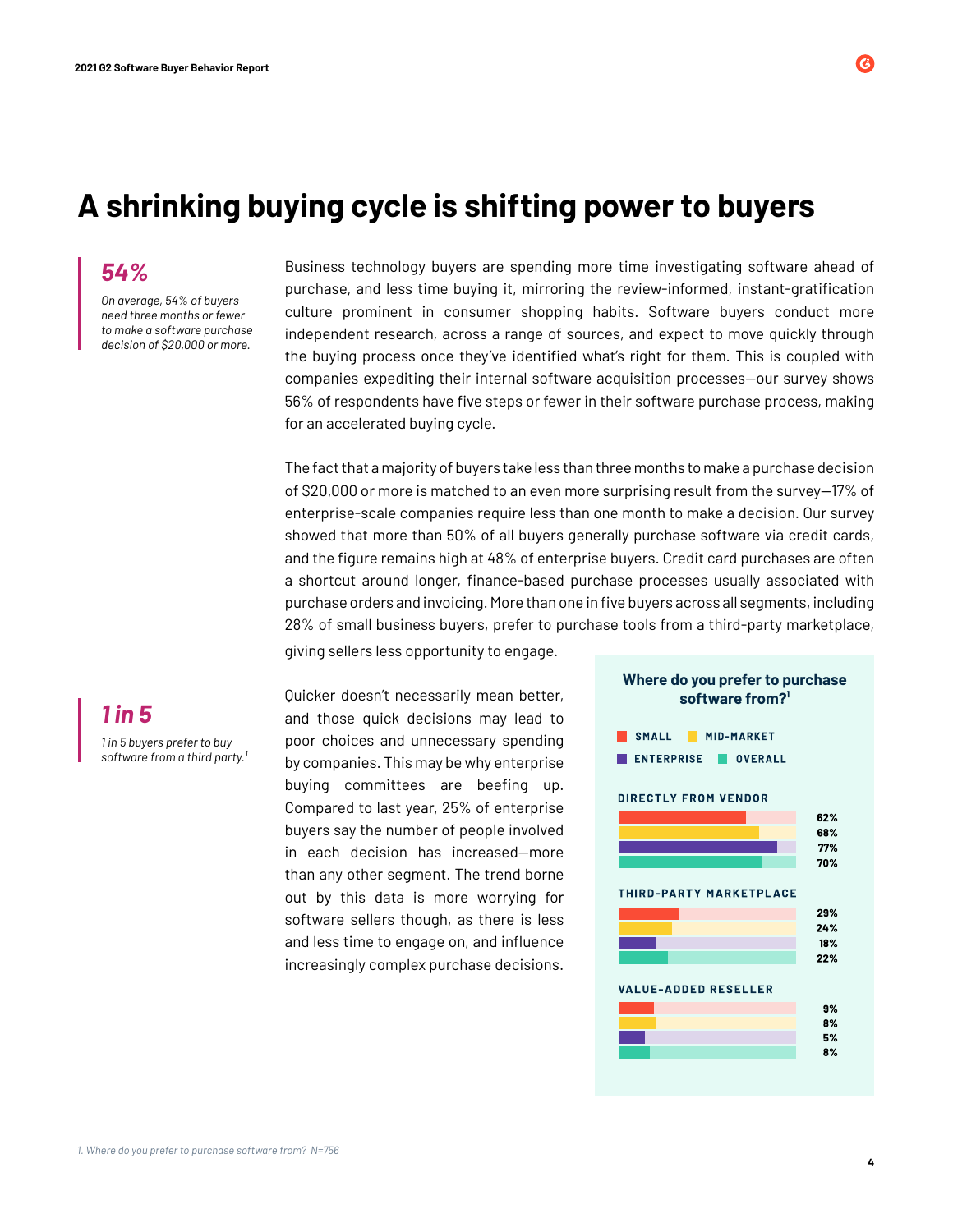#### **Quick to buy means more can be bought**

The majority, 64%, of our survey respondents plan on buying five or more software tools in the coming year—in companies with over a thousand employees, it's even higher at 74%. Our survey's respondents also plan on spending more than last year—nearly 55% say their spending on software and technology will increase in 2022. The overall trend, especially in areas such as marketing and sales, is toward an evergrowing number of tools enabled by quick purchase of clouddelivered point solutions. But as consumerization drives the speed and ease with which new tools can be adopted, the risk rises that without consistently high satisfaction among end users, those renewals will look less than secure.



*\$100,000-\$149,999 was the average software purchase in mid and enterprise segments over the last 12 months³*

**\$100,000 - \$149,999** In some cases, this means that they will end up paying for too many tools<br>Corresponded a pervisorble part of an elready purchased solution. This is or replacing a serviceable part of an already purchased solution. This is all in spite of the fact that our survey shows that 80% of buyers prefer to buy a product that solves multiple business problems. Add to this mix the fact that while 70% of respondents say their company has a formal review process for software renewals, as many as 40% of those surveyed don't consider another option when a product is up for renewal.

*2. On average, how many new pieces of software does your company invest in each year? N=756*

*3. What is the typical size of software purchase(s) you were involved in over the past 12 months? (For subscription services, assume annual contract value) N=756*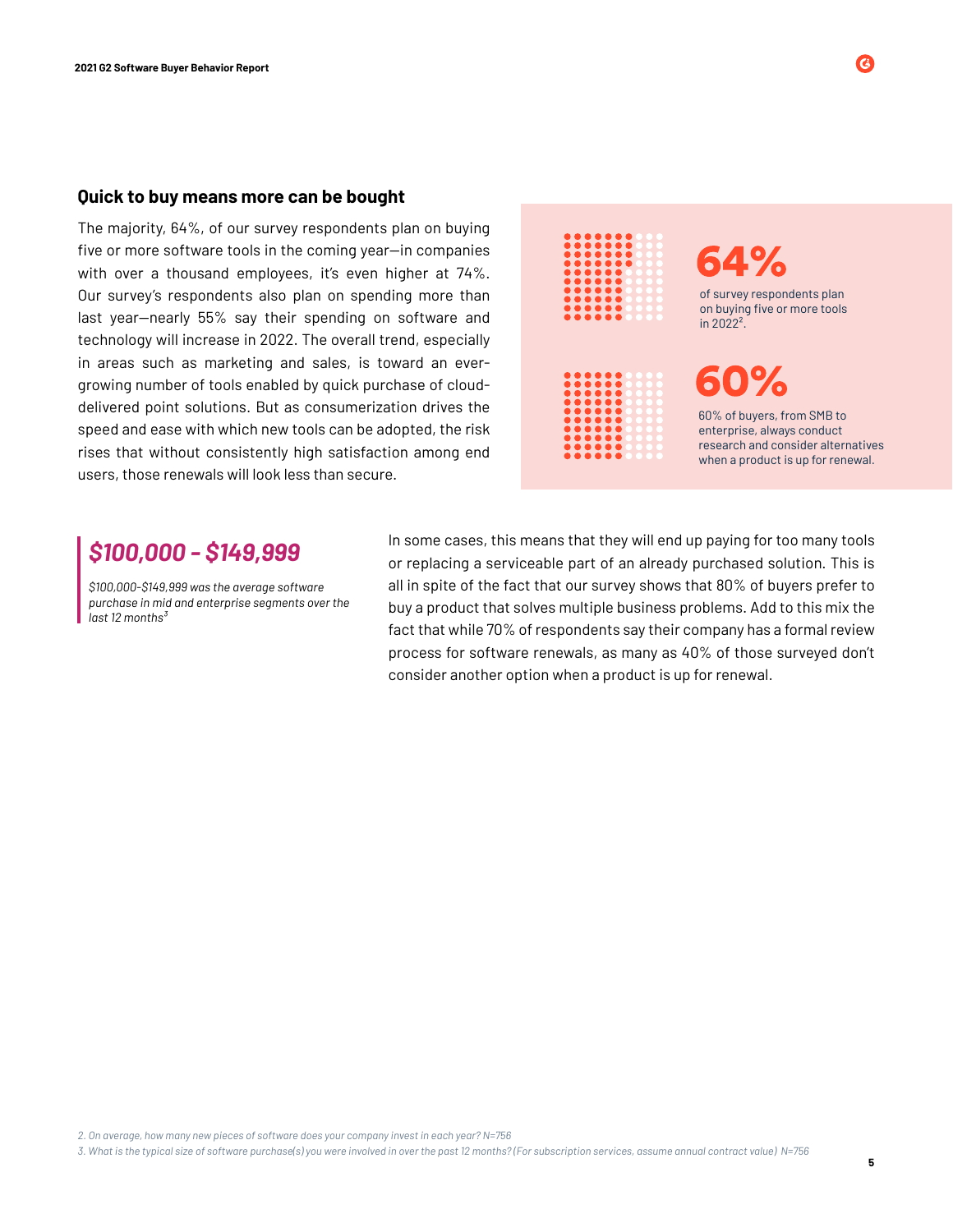#### **Consumerization means an omnichannel strategy is for B2B companies too**

Sellers must optimize their touchpoints with stakeholders to get the right information in front of the right people before buyers seriously consider alternatives. Sellers can get ahead of this by vetting their buyer lifecycle to identify pain points, understand personas, and proactively reduce friction to facilitate a quick purchase process once a prospect contacts them. The buying journey is not linear, and meeting different buying personas with the right information, in the right place, is key.

What constitutes value for buyers is a mix of multiple factors, such as effectively meeting requirements, usage, ROI, and scalability. Unfortunately, these factors don't have the same importance to all buyers and sometimes not even to different stakeholders in the same organization. Vendors need to understand what buyers want, and how to communicate and demonstrate how their solution meets those needs in a form valuable to various stakeholders, at each stage of the buying process.

### *4%*

*4% of survey respondents trust traditional market research firms and analysts most when making major software purchase decisions.⁴*

### *67%*

*67% of companies usually engage a vendor's sales team after they have already made a purchase decision.*

**6**

# What three factors are most important when purchasing software?<sup>5</sup>

|                     |                       | Z.                 |                    |
|---------------------|-----------------------|--------------------|--------------------|
|                     | <b>Small Business</b> | <b>Mid-Market</b>  | <b>Enterprise</b>  |
| <b>1st Priority</b> | Integrations          | <b>Security</b>    | Security           |
| <b>2nd Priority</b> | Scalability           | <b>Scalability</b> | Integrations       |
| <b>3rd Priority</b> | <b>Security</b>       | 1-Year ROI         | <b>Scalability</b> |

*4. What information source do you trust the most/rely on the most when making major purchasing decisions for your company? N=756*

*5. When making a software purchase decision, how important are the following considerations: Cost, ROI, Number of Features, User Adoption, Implementation, Support, Scalability, Integration, Security Features. N = 756*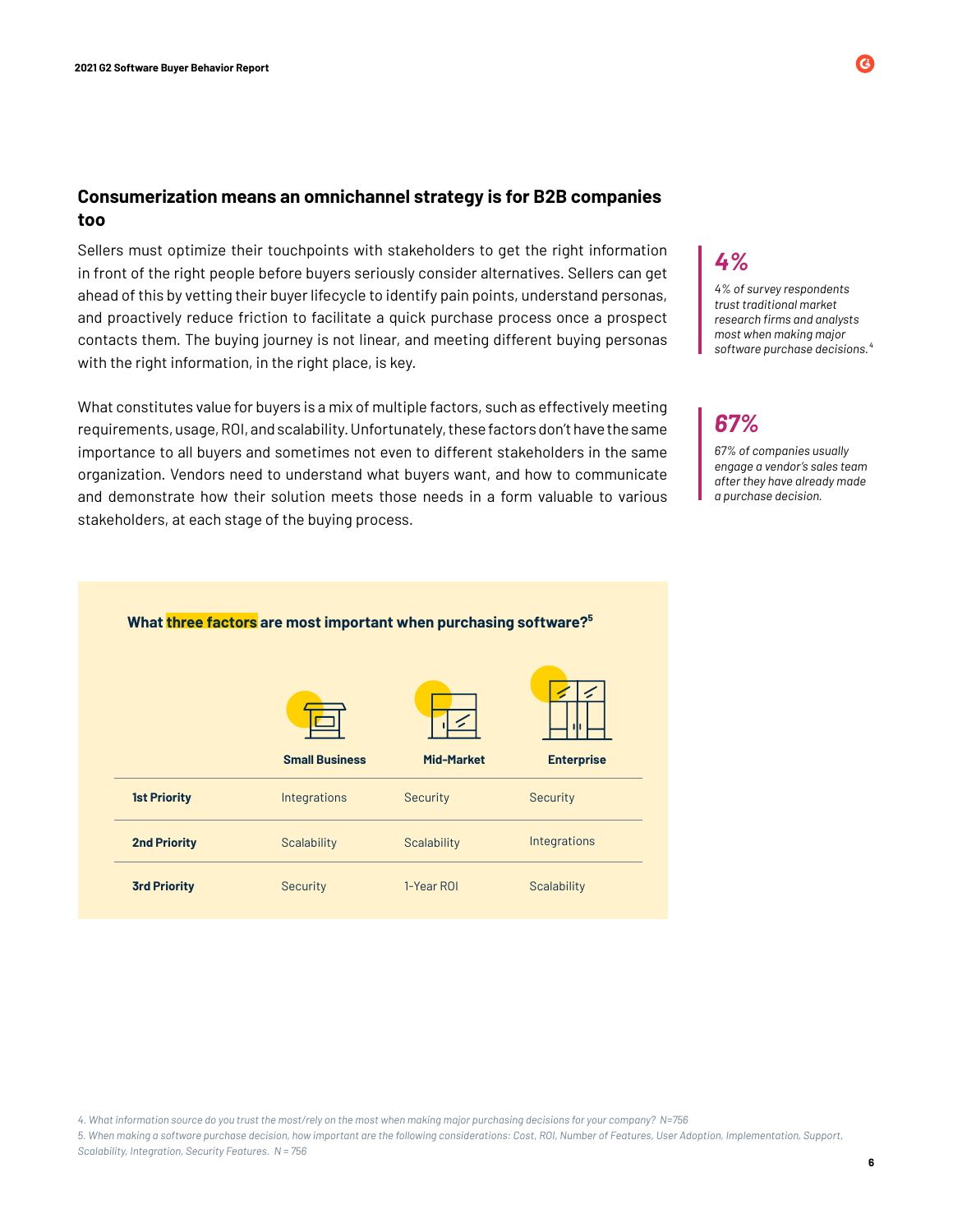### **The buying cycle doesn't end with the sale**

Businesses are always hungry for the best tools to help them succeed, and we know they're willing to spend, and spend frequently to achieve that success. We've already highlighted survey results that point to the majority of companies making more than five software purchases per year, and spending more on software than ever before. Companies adopting more tools is nothing new, but the trend toward a perpetual buying cycle powered by consumer-like behavior is.

The range and scope of cloud-based business solutions continue to expand, and the cost of switching tools decreases, companies are constantly evaluating, expanding, and evolving their tech stack. As a result, research has empowered buyers and challenged sellers.

Nearly 60% of survey respondents indicate they always conduct research and consider new alternatives when a product is up for renewal; coupled with the total number of software products being used, the buying cycle begins to look endless. A perpetual buying cycle requires perpetual selling to both new and existing customers. This requires servicing and strengthening relationships with existing customers, as well as crafting a smart, omnichannel messaging machine touting the strengths of the solution to anyone interested.

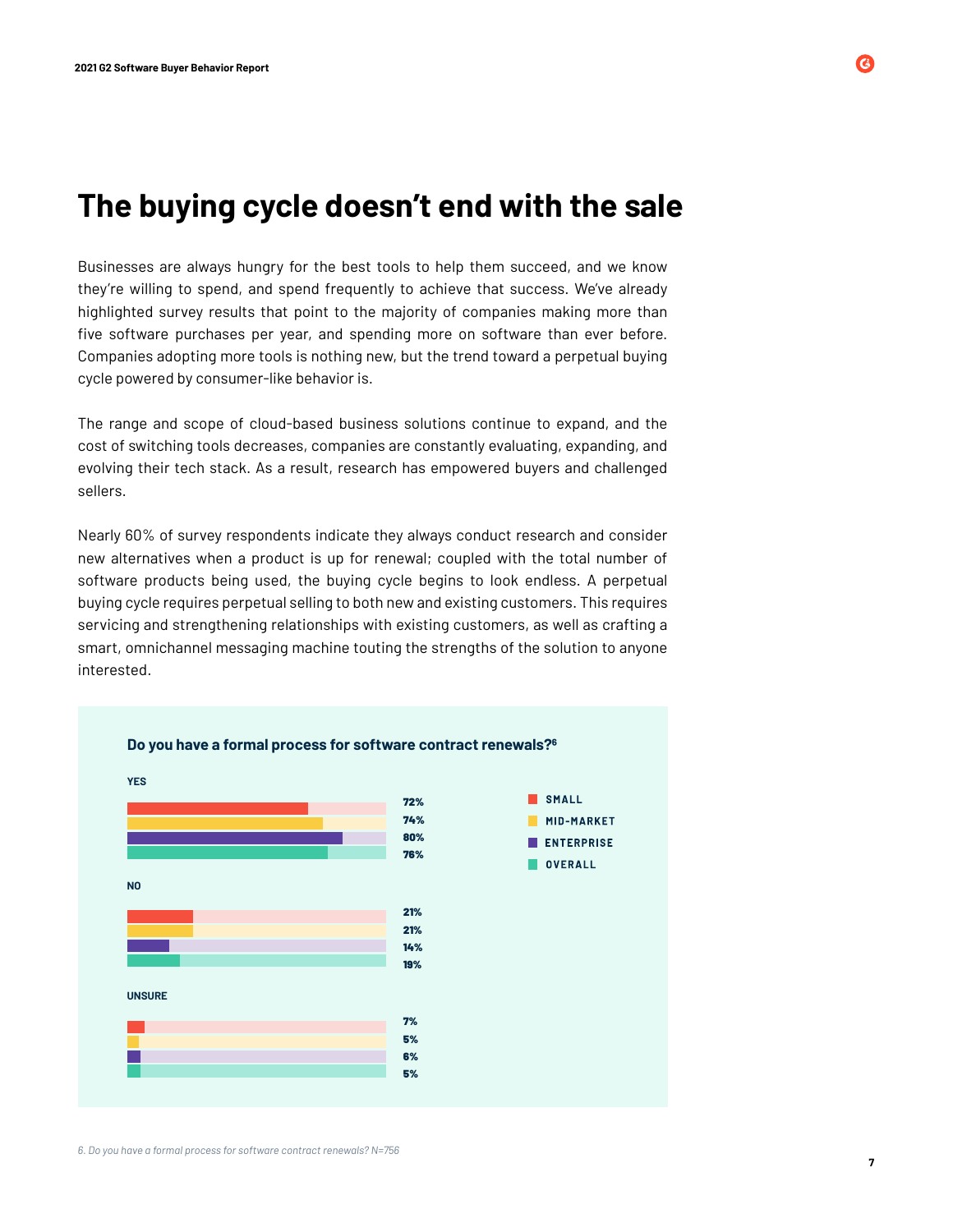Businesses should take full advantage of the expanding range of tools and information at their disposal, not just the power of third-party validation from their customer base. Buyers research and consume information via multiple channels, and our data suggests they likely combine views from multiple sources in order to validate and grow confidence in their selections.

Our survey revealed that trustworthiness was broadly considered similar across the majority of information sources we asked about (including peers and colleagues, market research firms, and product review sites), so focusing on a single channel is not an option; especially in an age when all sources of information are so easily available to buyers and no single source stands out as significantly more trustworthy than the others.

#### **Retention requires continuous engagement, education, and value**

Despite peoples' obvious penchant for researching new solutions, one in three buyers prefers to buy tools and complementary products from the same vendor. The desire to stick with a single vendor highlights a significant opportunity for product-led growth within a single organization. Sellers with a multiproduct portfolio may find significant opportunities present in expanding existing relationships into multiproduct deals.

Businesses have a glut of options to choose from and the ability to research, select, and switch to a new product with little trouble. 20% of small and mid-market companies have no formal renewal process, and more than half of all software purchases are made via credit card. The software buyer profile continues to change, and power is further concentrated in their hands, making client retention more difficult than ever before. Omnichannel messaging to existing clients regarding new product features and their benefits is vital to securing renewals and reducing churn.



**8**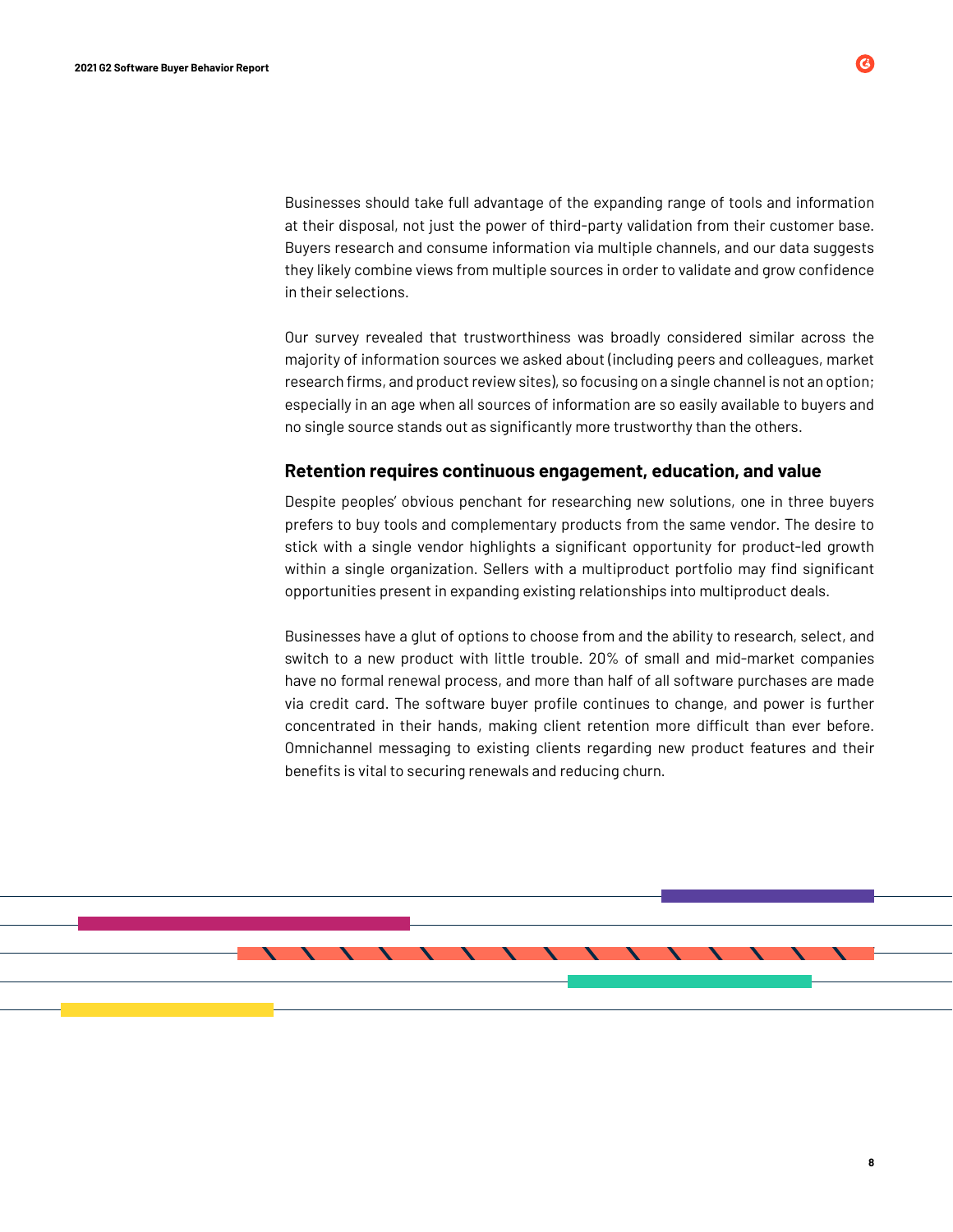# **Software buying is a team sport with an ever-changing roster**

Buying decisions are collective, and made by groups that include a wide range of roles from technical specialists and executive leaders, to marketing and finance professionals. Throughout the buying process, the pool of decision makers and influencers grows, often while the project scope evolves.

According to our survey data, one third of buyers state that decision makers change frequently, and 63% of mid-market companies and 64% of enterprise companies frequently or always add additional stakeholders during the buying process. The average number of people involved in a single purchase decision increased by 20% over the past year, and over a quarter of companies expect the number of people involved to increase in the next year. A growing, shifting buying committee requires a many-pronged approach.

The numbers illustrate the need for multi-persona selling. Gone are the days of building presentations for, and selling to a single persona. The G2 Software Buyer Behavior Report shows that the majority of companies have five or more people involved in decision making for software purchases. Sellers need to adopt an omnichannel, multi-persona approach to educate each individual with decision-making and decision-influencing power. Technical specialists, the most often included group in purchasing decisions in the mid-market and enterprise segments at almost 50% and 61% respectively, need detailed feature and interoperability information, while executives may want context on how a product drives organizational impact.



### *1/3*

*One third of our survey respondents say that decision makers change frequently in the buying process.*

### *20%*

*20%* of survey respondents report that buying committees have increased in size since last year.<sup>8</sup>

**9**

*7. At your company, who is ultimately responsible for making a software purchase decision? N=756* 

*8. Compared to last year (2020), how has the number of people at your company that are involved in any single technology or software purchase decision changed? N=756*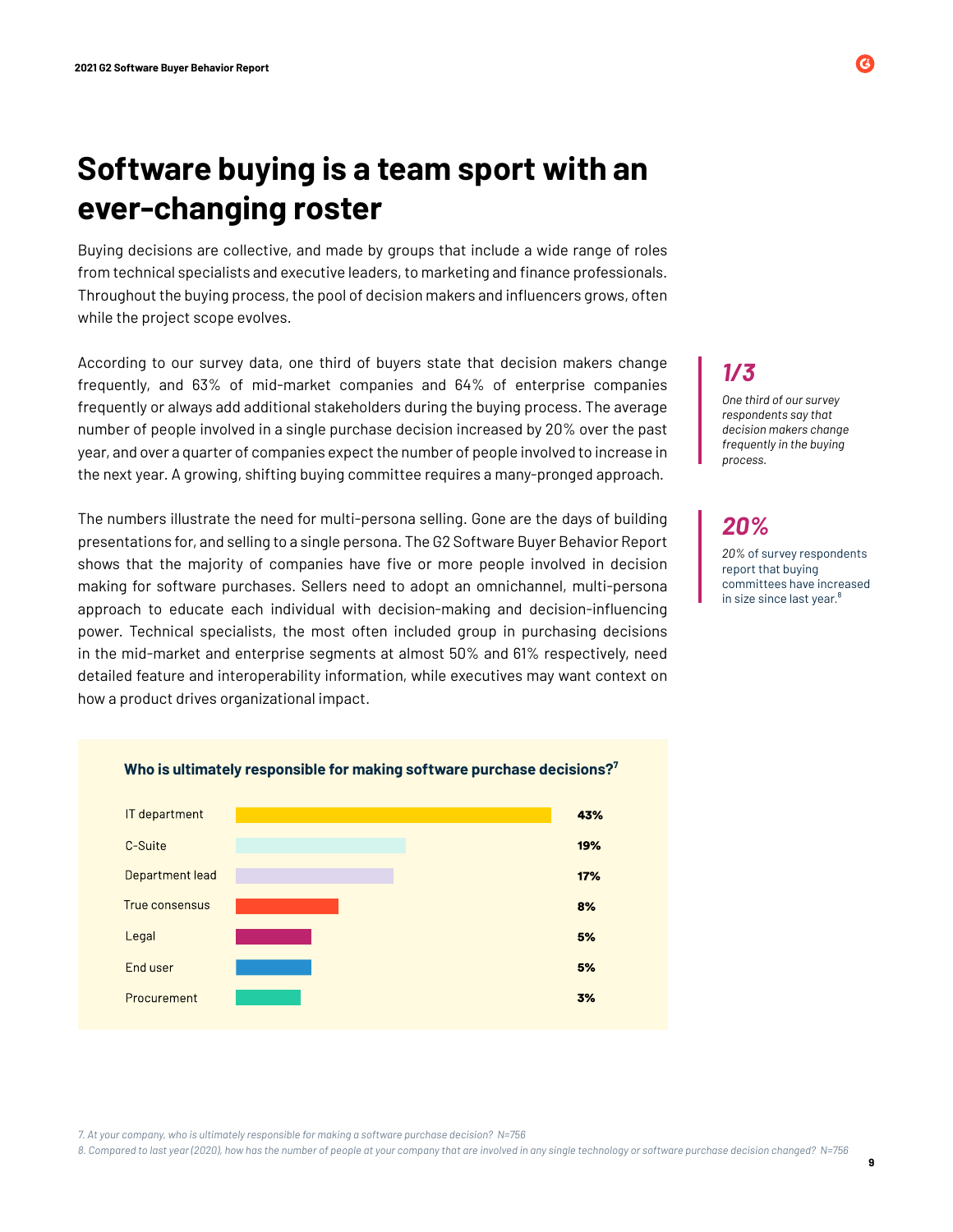Buying groups grow over time and change alongside project scope. To address these added complexities, sellers should consider the full breadth of their product's potential, and proactively push user and customer-tailored messaging for relevant use cases.

#### **Security is a constant, but requirements vary**

Some companies may have overlooked security concerns in the past, but it is a top priority for modern businesses. Security was the number one consideration for buyers, with 88% of respondents considering security very important or important. These concerns are vital for buyers and will continue to grow in importance as stronger security requirements and privacy regulations are implemented.

Most companies are adding security and privacy assessment requirements themselves, including yet another step in their buying cycles, to both ensure compliance and protect themselves. Today, 83% of buyers say their company requires a security or privacy assessment when purchasing software. 86% of these are conducted by their IT department, often expanding the buying committees beyond business stakeholders.

### *83%*

*83% of buyers say their company requires a security or privacy assessment.*



**When making technology or software purchase decisions for your company, which teams are involved in the decision process?⁹**

*9. When making technology or software purchase decisions for your company, which of the following teams are involved in the decision process? (Select all that apply) N=756* 

#### **10**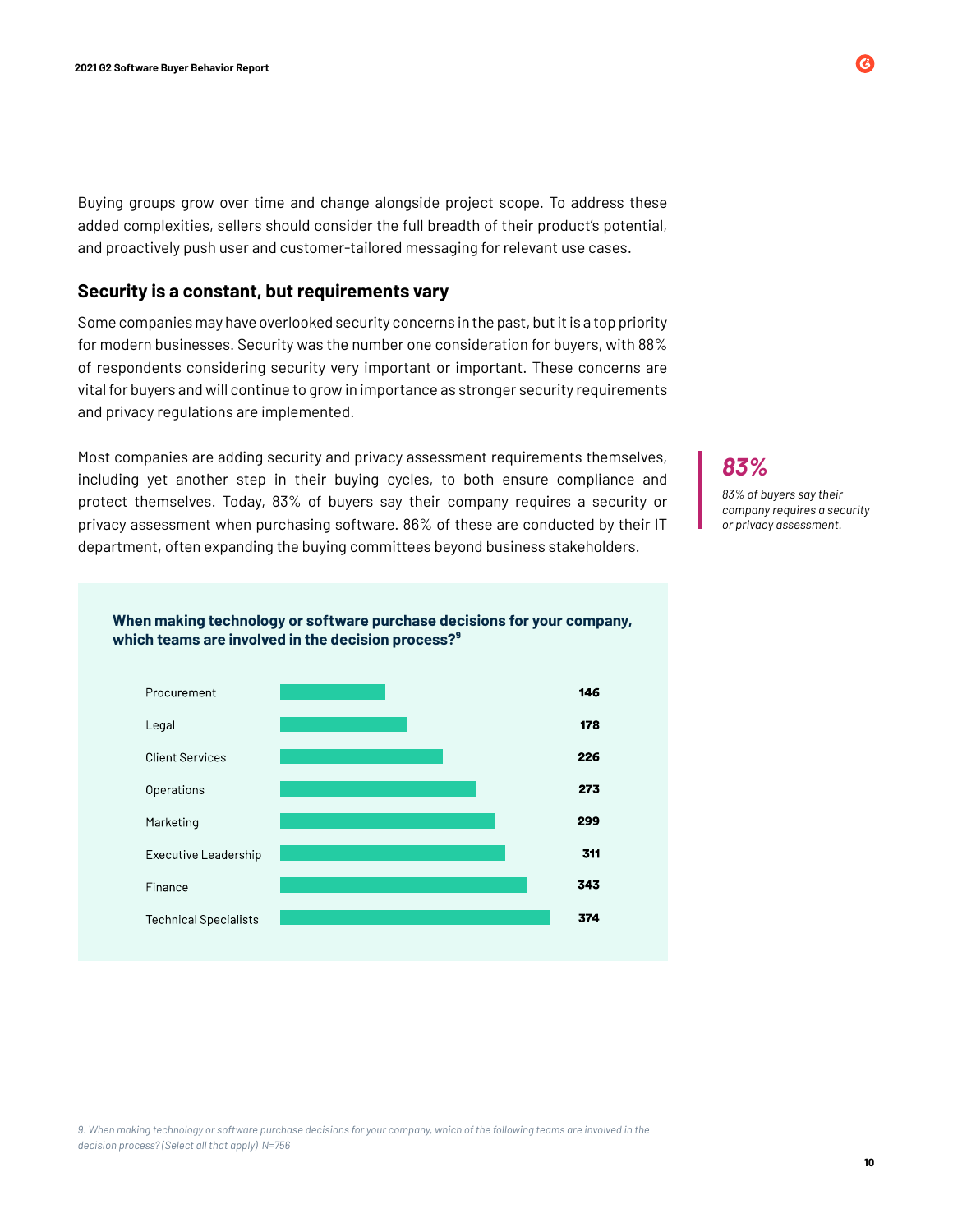Enterprise companies are especially focused on security as the top factor in their decision-making process with 89.4% of buyers considering security very important or important. While many security assessments may not be as in-depth as they should be (53% of decisions are made in under three months), companies are adopting more measures to remain compliant and ensure protection.

Across all markets, sellers need to highlight security features and compliance achievements to remove barriers to purchase.



*10. Does your company require a security or privacy assessment when purchasing software? N=756*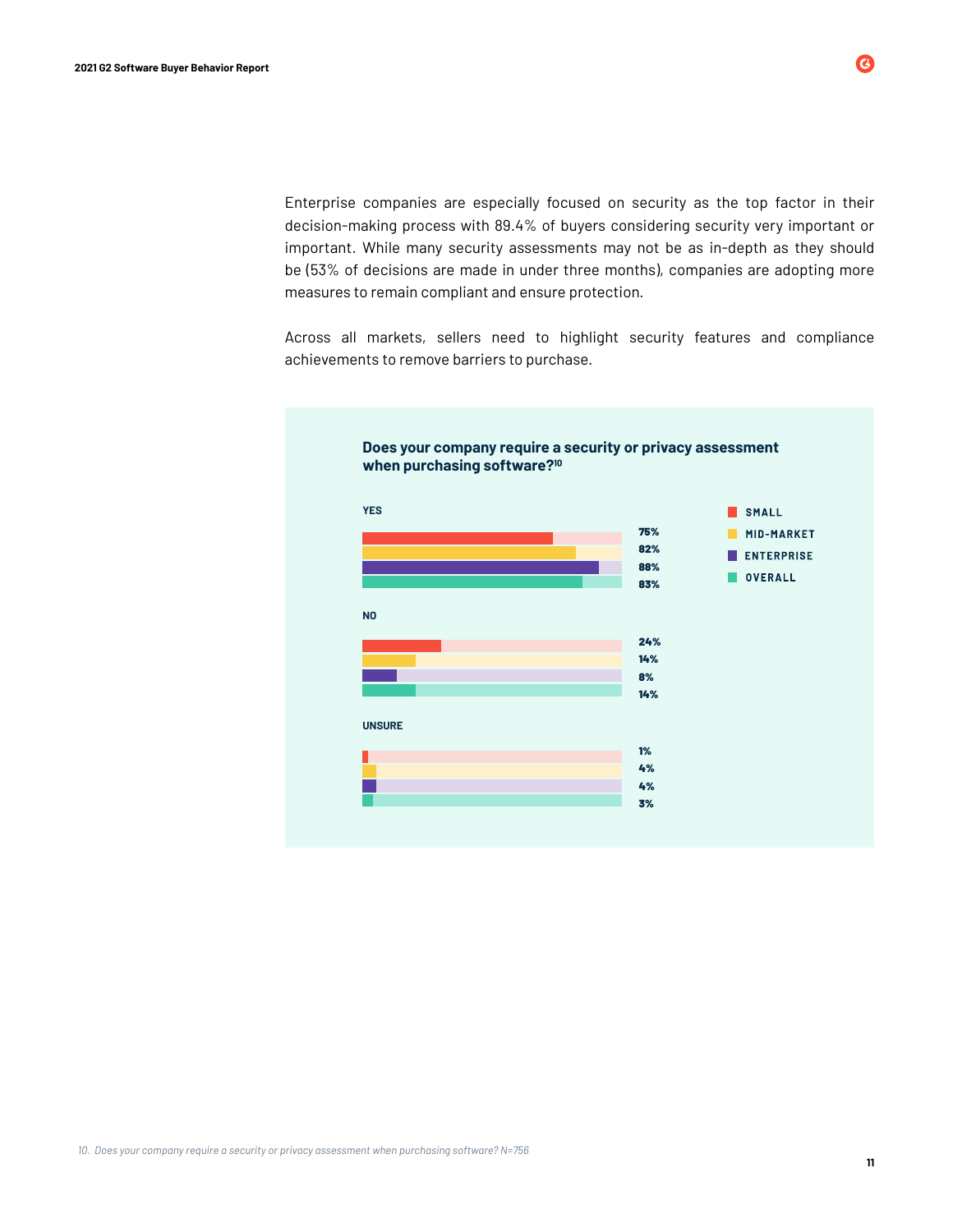## **Buyers, now more than ever, rely on trusted user validation**

The G2 Software Buyer Behavior Survey asked questions about participants' use of different information sources in their buying journey—an overwhelming majority, 86%, of buyers across all segments told us they use peer review sites when buying software. We know that the buying committees that guide many purchases are increasingly filled with diverse professional personas, and those personas have different trust levels of different sources of information.

There is no single source that is viewed as being ultimately trustworthy, at least significantly more than others, making third-party validation a key to building trust and demonstrating transparency. Resources including software review sites, vendor content and websites, online search, social media, industry influencers, and market research firms can complement each other and help the buyer build a well-rounded acquisition plan backed by trusted user validation.

#### **Cross-source validation is key to building buyer trust**

Buyers claim their primary obstacles are an inability to get credible content, a lack of knowledge of vendor offerings, and a lack of customer references. The most often consulted source of information is a software company's websites but only 38% consider them the most trustworthy resource and/or rely on them the most when making major purchasing decisions for their company. Since buyers don't trust traditional information sources (case studies, reports, marketing, etc.), they rely more on peers for objective information.

Most buyers use review websites but the main reason some buyers choose not to use them is because of paid ads and placement on them. Informational resources should limit paid promotion and make it obvious where present. Sellers advertising should also note the limitations of paid promotion on review sites and shift focus towards gathering new, positive reviews.

*86%*

*86% of software buyers, across segments, use peer review sites when buying software.*

### *60%*

*60% of those surveyed, across company sizes, said they were more confident in buying decisions as a result of using online review sites.*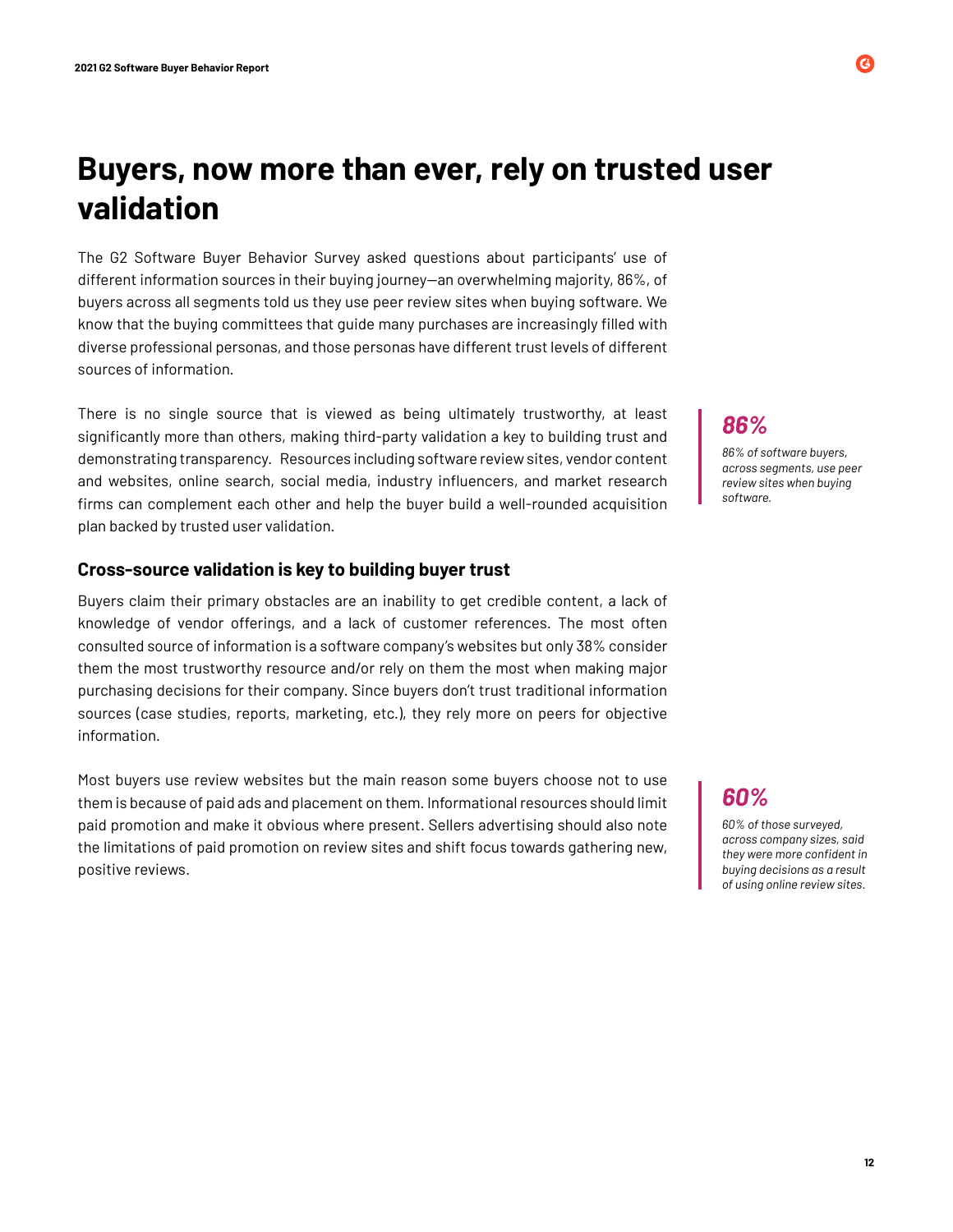# **As companies buy more software, sellers must build trust and awareness**

Today, 54.5% of buyers say their company's software and technology spending will increase in 2022 compared to this year and 64% of all companies buy five or more pieces of software per year, 73% for enterprise businesses. While continued engagement from sellers, even without a renewal on the line, will increase retention, many of these tools will be brand new technologies that fit a newly discovered need rather than replacing legacy solutions.

In the current market, finding and working with potential buyers, and building trust with them has become more difficult. Expanding buying committees filled with changing buyer personas, bring new and dynamic requirements to the buying cycle. Many buyers simply don't trust vendor sales and marketing alone, forcing sellers to consider how they build a broad, connected web of information that allows for validation: building the trust that leads to purchase.

Learn how G2 can help you reach the modern software buyer.

Request a demo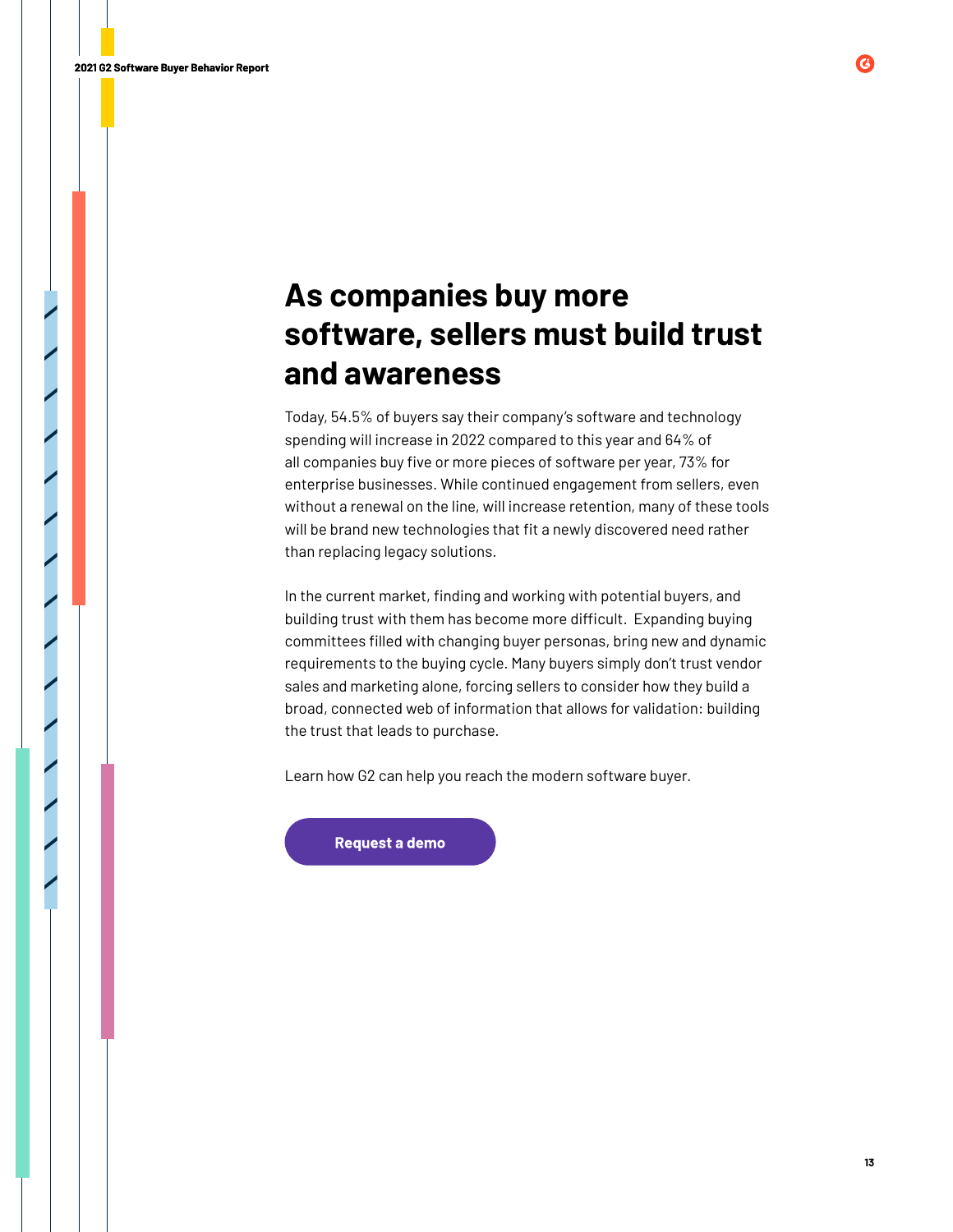# **Respondent demographics**



#### **Job Role**

| Manager, Senior Manager   | 37.3% |
|---------------------------|-------|
| Senior Level Contributor  | 15.1% |
| Director, Senior Director | 11.5% |
| Mid-Level Contributor     | 14.9% |
| C-Suite                   | 9.3%  |
| Vice President, SVP       | 5.8%  |
| Entry-Level               | 5.4%  |
| Other                     | 0.7%  |

#### **Company Size Primary Work Responsibility**

| Information Technology          | 43.1% |
|---------------------------------|-------|
| Accounting/Finance              | 8.7%  |
| Senior Management               | 8.5%  |
| Engineering/R&D                 | 7.7%  |
| Operations                      | 6.7%  |
| Sales                           | 5.4%  |
| Purchasing/Procurement          | 5.0%  |
| <b>Customer Service/Support</b> | 3.3%  |
| Marketing                       | 3.3%  |
| Other                           | 3.0%  |
| <b>Human Resources</b>          | 2.6%  |
| <b>Facilties</b>                | 2.5%  |

#### **Annual Company Revenue**

| $<$ S5M       | 9.8%  |
|---------------|-------|
| \$5M-\$24M    | 16.8% |
| S25M-S49M     | 11.1% |
| \$50M-\$99M   | 18.7% |
| \$100M-\$499M | 19.7% |
| \$500M-\$1B   | 13.0% |
| $>$ S1B       | 7.8%  |
| Unknown       | 3.2%  |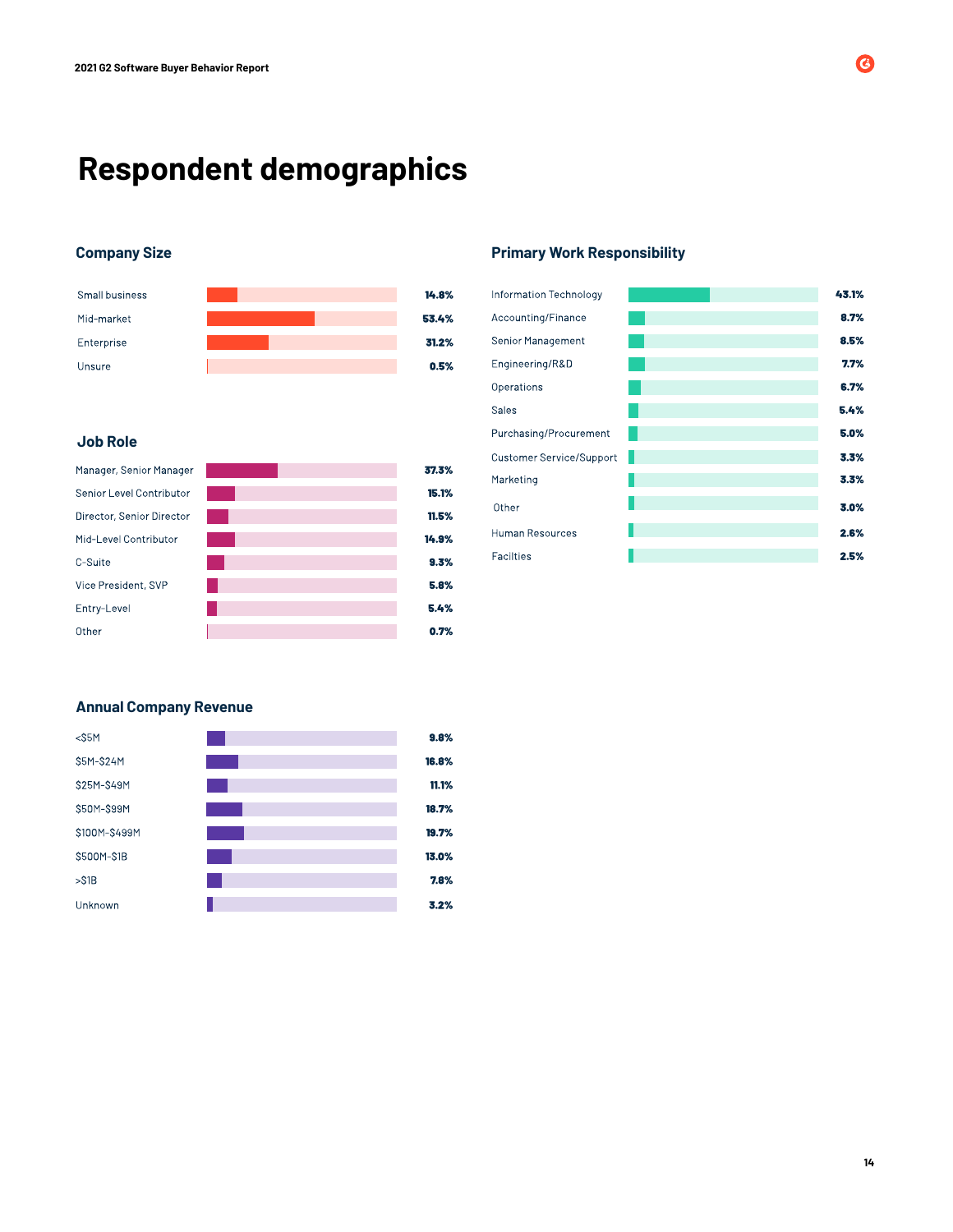# **Survey methodology**

G2 fielded an online survey among 756 B2B decision makers with responsibility for, or influence over, purchase decisions for departments, multiple departments, operating units, or entire businesses. Respondents had job titles ranging from individual contributor to manager, director, VP, or higher. G2 defines small business as a company with 1-100 employees, mid-market as a company with 101-1,000 employees, and enterprise as a company with 1,001+ employees. The survey was fielded in June 2021.

# **Credits**

#### **Researched and written by:**

Aaron Walker Gabriel Gheorghiu Kara Sargent Patrick Szakiel Tom Pringle

**Edited by:** Sinchana Mistry

**Designed by:** Daniella Alscher Hillary Fortin

#### **Additional contributors:**

Abhigyan Sarma Alina Fu Amanda Malko Carolyn Dorant Margaret Kellas Megan Casady Michael Hupp Mike Weir Palmer Houchins Sara Rossio